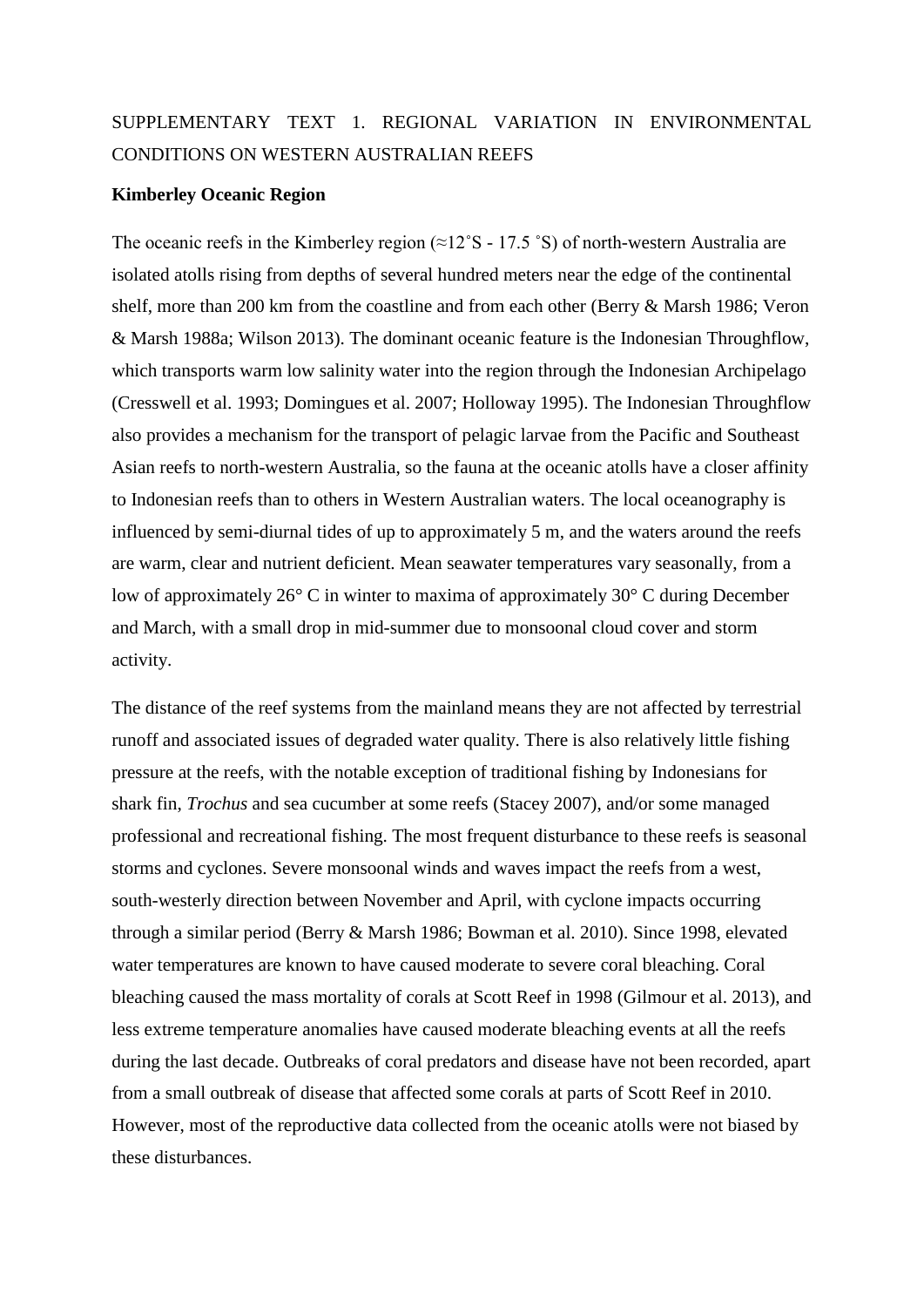## **Kimberley Region**

The Kimberley region (≈12˚S - 17.5 ˚S) of north-western Australia includes a vast network of fringing and coastal reefs, spanning over 4000 km of open coast and a coastline of over 13000 km (Short 2011; Wilson 2013). The oceanography is influenced by similar regional currents as the oceanic reefs, but with a more local influence of the Holloway Current adjacent to the shelf edge (D'Adamo et al. 2009; Wilson 2013). The local oceanography is dominated by a diurnal tidal range of up to 10 m, which coupled with strong currents and shallow bathymetry can cause periods of extreme turbidity on some reefs (Richards et al. 2014; Wilson 2013). Mean seawater temperatures are slightly higher than on the oceanic reefs, varying from approximately 25˚C in July to 31˚C in March. The coastal zone is characterised by extensive intertidal reefs, mudflats, mangrove forests, and muddy shorelines (INPEX 2011).

The remoteness of the Kimberley means it is currently not affected by degraded water quality or significant fishing pressure, although the region is of increasing economic importance and coastal developments are planned (Keesing et al. 2011). The most frequent disturbances to the region are monsoonal storms and cyclones through January to April (Veron & Marsh 1988a). There are no reports of outbreaks of coral disease or predators, or of temperature induced mass-bleaching events, but the remoteness of the region means there have been few surveys of the coral communities. However, the little reproductive data collected from the Kimberley region are unlikely to have been biased by disturbances.

# **Pilbara Region**

The Pilbara region (≈19˚S - 21˚S) of Western Australia has extensive and varying coral reef habitats, ranging from highly turbid, sheltered reefs along the mainland to wave exposed fringing reefs on mid-shelf islands (Blakeway & Radford 2004; Veron & Marsh 1988b; Wilson 2013). The regional oceanography reflects a zone of transition from the dominant currents in the Kimberley region, particularly the Holloway Current, to the region in which the Leeuwin Current intensifies to the north of Ningaloo reef. As with the Kimberley, the longshore, wind-driven currents of the Pilbara region are linked to the seasonal changes in winter tradewinds and summer monsoonal storms, but are dominated locally by relatively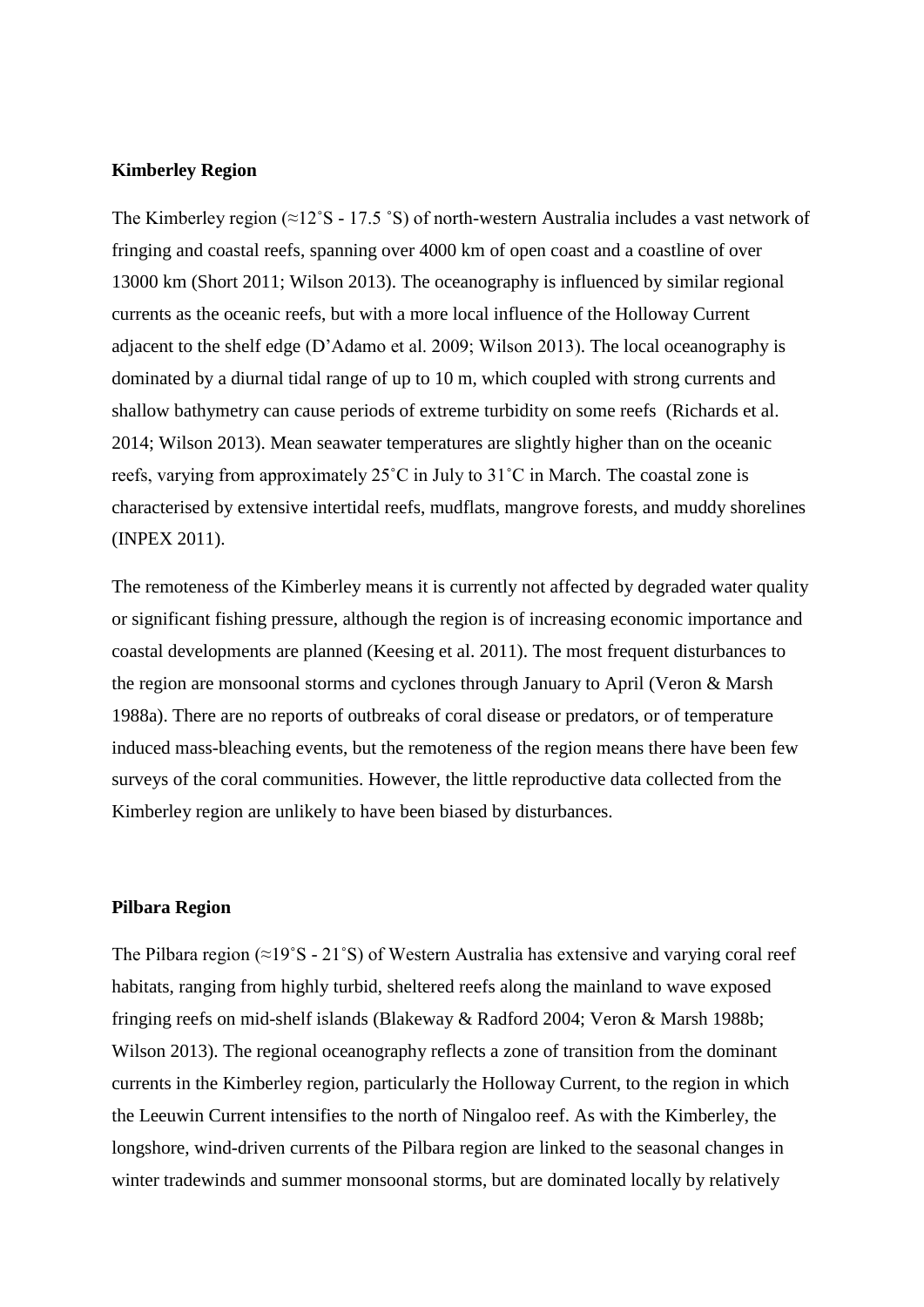large (5 m) semi-diurnal tides and the complex topography of the mainland and island archipelagos (Wilson 2013). Water temperature within the inshore area has the largest seasonal range in Western Australia, of between 20 to 30° C, and can reach as high as 34° C in late summer (Jones 2004). High concentrations of plankton, organic detritus and particulate sediments result in high turbidity at the inshore reefs, which is further elevated by the shallow bathymetry, tidal range, strong currents, and resuspension of sediments by seasonal winds, storms and cyclones (Jones 2004).

The tropical, semi-arid climate within the Pilbara is punctuated by high temperatures, sporadic rainfall, and frequent tropical cyclones between December and April (Jones 2004). Damage from tropical cyclones is significant, causing some of the highest historical wind gusts recorded in Australia. Associated with these storms are the localised impacts of freshwater run-off from the mainland and islands. More recently, temperature induced coral bleaching has caused severe, and in places repeated, damage to Pilbara reefs. Coral bleaching and mortality was first observed in the Dampier Archipelago in 1998, and since 2008 coral bleaching has been reported on reefs adjacent to the mainland at Dampier and Onslow, in the Dampier Archipelago, and around Barrow and Montebello Islands (Chevron 2014; Moore et al. 2012; MScience 2010; Speed et al. 2013). Additionally, outbreaks of the coral eating snail (*Drupella cornus*) and particularly the crown-of-thorns starfish (*Acanthaster planci*) have been reported periodically on Pilbara reefs, and have caused severe impacts at some sites within the Dampier Archipelago (Wilson 2013). In addition to these more regional scale disturbances, some reefs within the Pilbara experience additional pressure from recreational fishing and industrial developments, particularly within Mermaid Sound and in the west Pilbara. Mermaid Sound is the site of a major industrial port servicing resource development in the northwest of Australia (Hanley 2011) and in the west Pilbara major gas developments with associated port infrastructure are located around the mainland at Onslow and Barrow Island. Considerable research and monitoring efforts have been carried out to document marine flora and fauna around these developments, with an emphasis on effects of elevated turbidity and sedimentation from dredging operations (e.g. Rosser & Baird 2009; Stoddart et al. 2012; Stoddart & Gilmour 2005). Many of the inshore coral reefs of the Dampier Archipelago are naturally turbid, with increases in turbidity and sedimentation in recent decades generated by port dredging, so the current coral assemblages are likely to be relatively tolerant to these conditions. In contrast, reefs in the outer archipelago are naturally less turbid, which is reflected in their coral assemblages. Port developments and dredging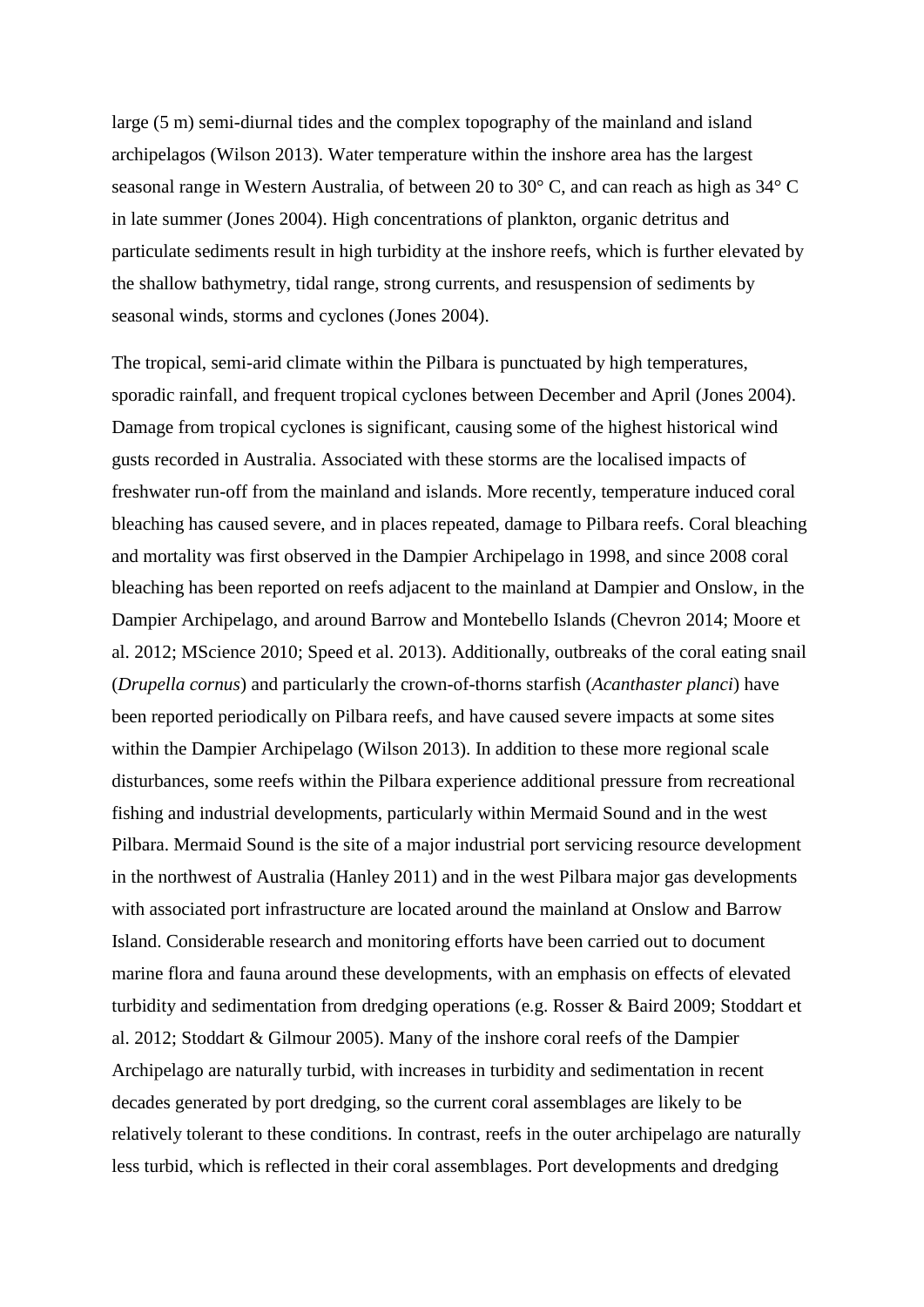operations have more recently altered water quality on reefs in the west Pilbara. The cumulative impacts of these operations and background impacts from cyclones and coral bleaching have in recent years reduced cover and diversity, increased susceptibility of assemblages to diseases, and reduced rates of coral growth, survival and recruitment (Chevron 2014; Pollock et al. 2014). These disturbances have biased at least some of the coral reproductive data collected from the Pilbara region.

#### **Ningaloo Region**

Ningaloo Reef ( $\approx 21.5^{\circ}$ S – 23.5°S) is the largest continuous reef system in Western Australia. The reef system consists of approximately 300 km of barrier and fringing reefs (Veron & Marsh 1988a), with reef passages connecting the offshore waters to the extensive back-reef and lagoon. The dominant oceanographic feature in the region is the Leeuwin Current, which intensifies around Ningaloo Reef as the southward flow of warm water in autumn and winter (Cassata & Collins 2008; Holloway & Nye 1985), and disperses tropical larvae to subtropical reefs. However, this is countered by the northern flow of the Ningaloo Current adjacent to the coastline from spring to winter, a process that can produce upwelling events that cool the waters on the western side of Northwest Cape during the summer (Taylor & Pearce 1999; Woo et al. 2006). Relatively small, semi-diurnal tides of up to approximately 2 m have little influence on the regional oceanography. Mean monthly sea surface temperatures vary seasonally, from a low of approximately 23° C in late winter and early spring, to a high of approximately 28° C in late summer and the early autumn months. Ningaloo Reef has a unique fauna, but with some affinities to the Pilbara reefs to the north and those in the region of Shark Bay and the Abrolhos Islands to the south (Veron & Marsh 1988a). Affinities with Pilbara reefs are particularly strong for reefs such as Bundegi, located on the eastern side of Northwest Cape, which experience greater environmental variability and higher turbidity and sedimentation. The outer reef edge is surrounded by clear oceanic water and subjected to heavy wave action, with a strong flow of water over the reef flat.

There are no major industrial or port developments in the region of Ningaloo, and the lack of major river systems means the reefs are not affected by terrestrial runoff and the associated issues of degraded water quality. There are commercial fishing operations in the region and also recreational fishing pressure. One of the most common disturbances is severe storms and tropical cyclones, usually approaching from a north-westerly direction from November to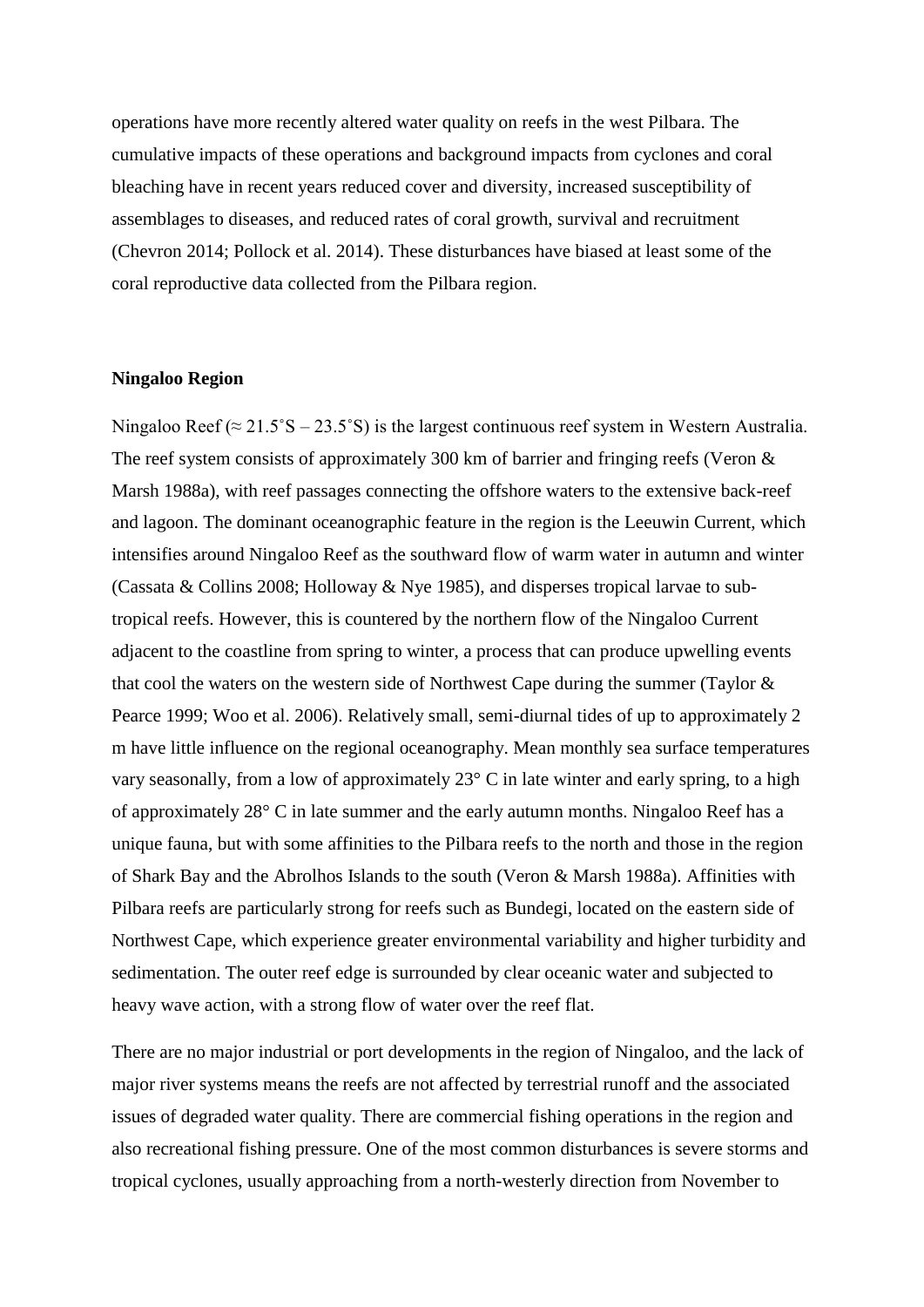April. In recent years, recurrent temperature anomalies have also affected Ningaloo Reef, and in the summer of 2010-2011 parts of the reef suffered severe impacts from a combination of a coral bleaching and cyclone (Depczynski et al. 2013; Moore et al. 2012). There are few records of outbreaks of coral disease or the predatory crown-of-thorns starfish, but outbreaks of the coral-eating snail *Drupella* have been reported periodically (Black & Johnston 1994; Holborn et al. 1994). However, these disturbances are unlikely to have biased the existing data on coral reproduction for the region.

### **Abrolhos and Shark Bay Region**

The Abrolhos Islands ( $\approx$ 28°S - 29°S) are the most southerly accretive reef formations in the Indian Ocean, comprising four island groups that are near the continental shelf edge (Veron & Marsh 1988a). Situated to the north of the Abrolhos Islands, Shark Bay ( $\approx$ 26°S) is a large shallow bay  $(\sim 12,950 \text{ km}^2)$  enclosed by a number of islands, with an average depth of 9 m (Veron & Marsh 1988a). The bay consists of vast seagrass meadows (Wells et al. 1985) and localised coral communities, but few data on coral cover and community composition exist (but see Bancroft 2009; Cary 1997; Moore et al. 2011). The distribution and diversity of reefs in the region are probably facilitated by the Leeuwin current, which brings warm waters and coral larvae from the north during autumn and winter following the main period of spawning at Ningaloo Reef (Hatcher 1991; Hutchins & Pearce 1994; Taylor & Pearce 1999). Water temperatures during winter are therefore relatively warm, ranging seasonally between 20° C and 25° C (Pearce 1986; Veron & Marsh 1988b). The seaward reefs of the Abrolhos are exposed to strong wave action and have extensive areas of algal growth, whereas most coral communities occur in back reef areas and form patches in western lagoons (Veron & Marsh 1988a).

The reefs at Shark Bay and the Abrolhos Islands are not currently impacted by major industrial or port developments, nor terrestrial runoff, and typically have high water quality. Despite being located at relatively high latitudes, however, the flow of warm water with the Leeuwin Current has caused temperature anomalies and coral bleaching at the Abrolhos in 2011 (Abdo et al. 2012). The Abrolhos Islands have a targeted fishery of western rock lobster (*Panulirus cygnus*), the most valued single-species fishery in Australia (Caputi et al. 1996). The effect of the fishery and the removal of biomass on the ecosystem is inconclusive (Bellchambers 2010), but other commercial developments may have some impact on the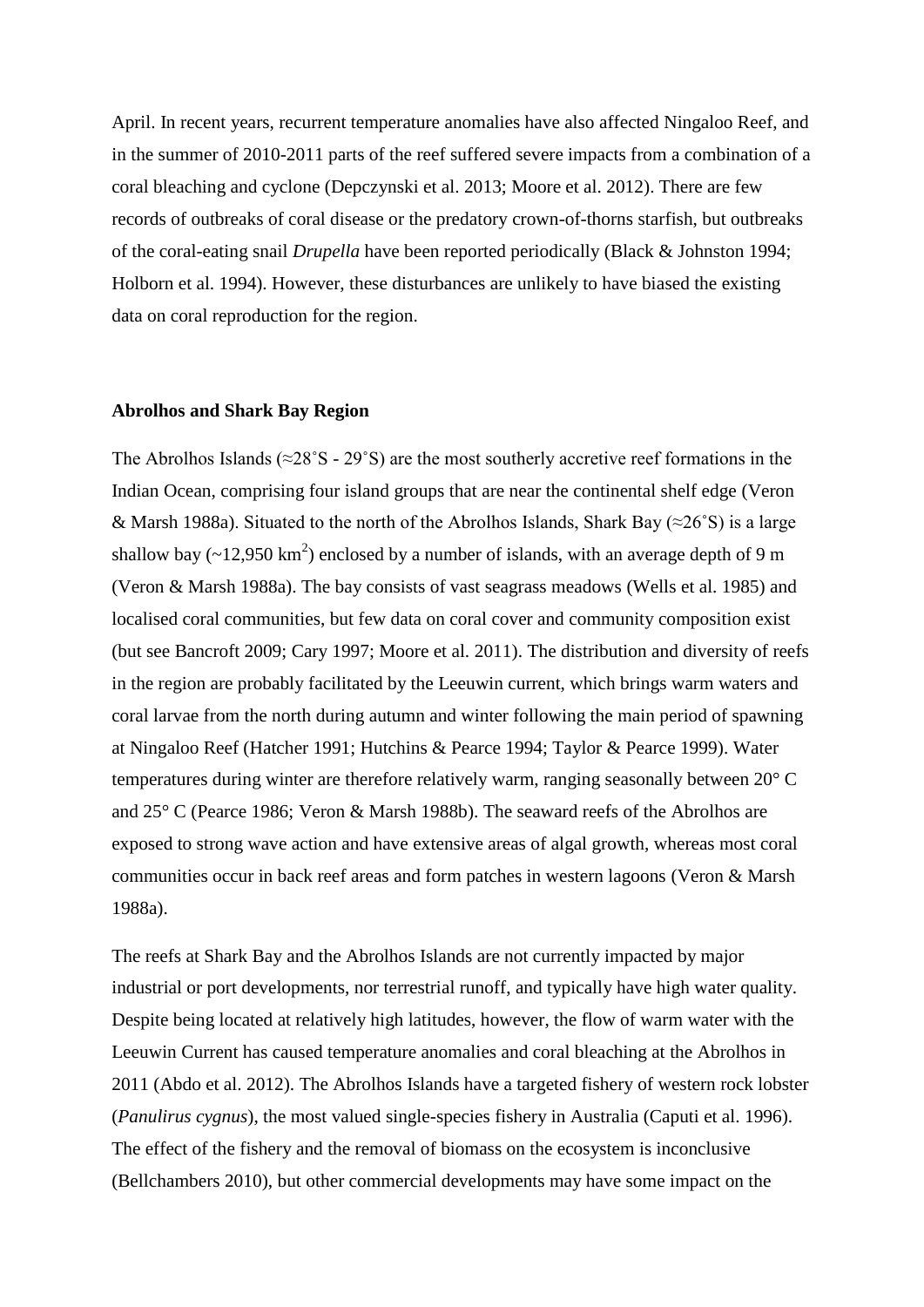coral reefs in the region (e.g. Oceanica & MScience 2006). The limited existing data on coral reproduction at the Abrolhos Islands is unlikely to have been biased by disturbances.

## **Southwest Region**

The South West region (≈30˚S - 33˚S) includes temperate reef patches around the Perth metropolitan area (e.g. Hall Bank and Marmion lagoon), at Rottnest Island 20km off the coastline, and 250km north of Perth in Jurian Bay. Hard corals are ubiquitous on the temperate limestone reefs along the coast of the region (Thomson et al. 2012), but with a mean cover of less than few percent (Speed et al. 2013). Areas where corals form more significant components of the benthic assemblages are rare and are restricted spatially, most commonly on the leeward side of islands or in bays and lagoons where they are sheltered from the westerly winds and waves generated by winter storms (Hatcher 1989; Veron & Marsh 1988a). The dominant oceanographic influence for the coral reefs around Rottnest Island is the southerly flow of warm tropical water through autumn and winter with the Leeuwin Current (Veron & Marsh 1988a). However, the Leeuwin Current has less influence on the reef patches and lagoons adjacent  $(< 3 \text{ km})$  to the Perth Metropolitan area, which experience lower water temperatures and higher turbidity due to terrestrial runoff (Harriott & Banks 2002; Thomson & Frisch 2010).

Marine habitats surrounding Rottnest Island and Hall Bank are exposed to extensive wave energy during winter storms (Wells & Walker 1993). Although rarely documented, coral bleaching due to high temperature anomalies has affected both shallow and deep water coral communities around Rottnest Island (Thomson et al. 2011). In addition, the corals in the metropolitan area are also exposed to pressures related to urbanization and infrastructure development, such as terrestrial runoff, dredging and port development, and recreational and commercial fishing (SKM 2011). However, the reproductive data available for the southwest region are unlikely to have been biased by disturbances.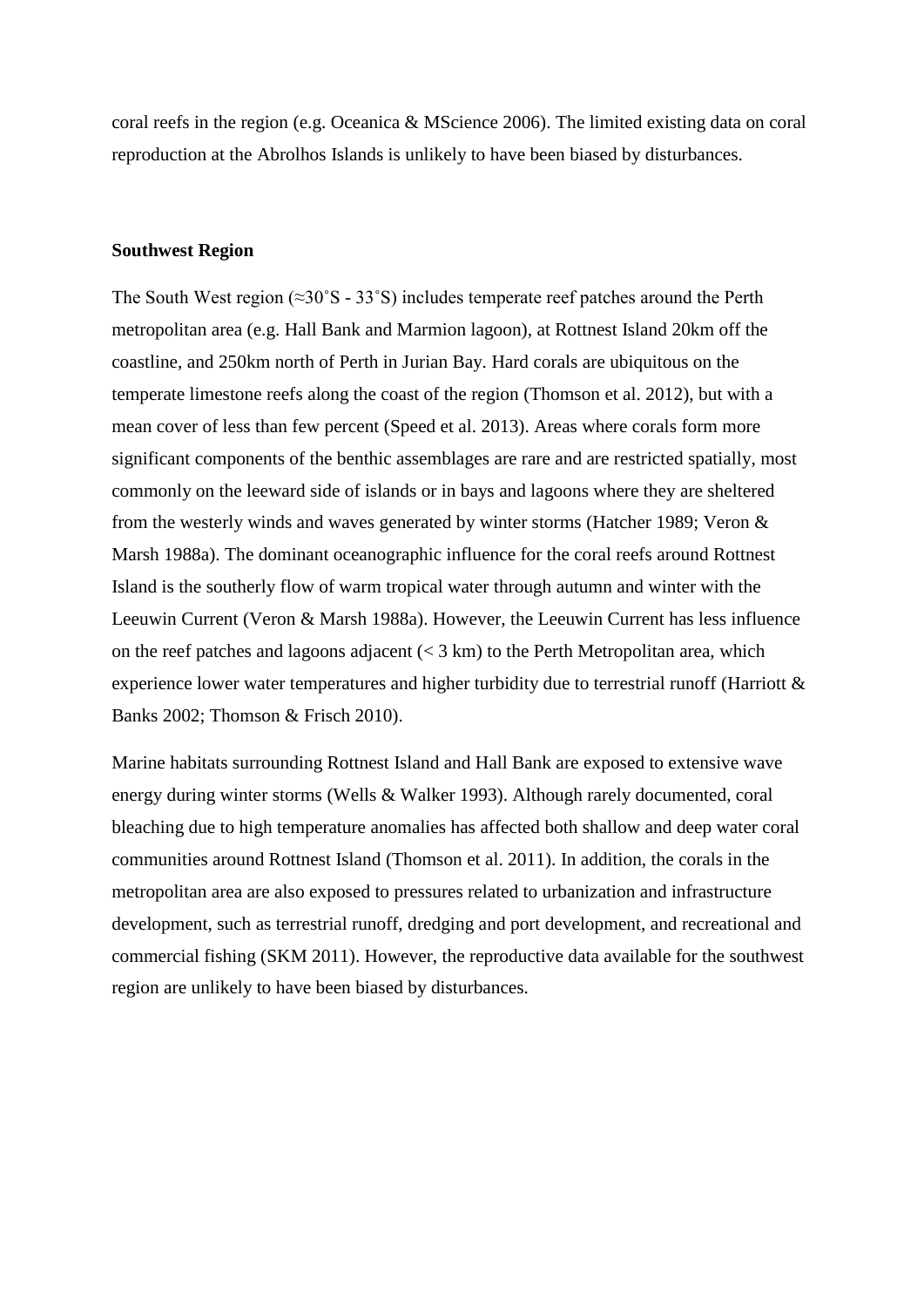- Abdo DA, Bellchambers LM, Evans SN, and Evans S. 2012. Turning up the heat: Increasing temperature and coral bleaching at the high latitude coral reefs of the Houtman Abrolhos Islands. *Plos one* 7:e43878.
- Bancroft KP. 2009. Mapping the coral reef communities of Shark Bay marine protected areas: data collected during the February 2008 field survey. Marine Science Program Data Report Series 3. Perth: Department of Environment and Conservation, Kensington, WA. p 45.
- Bellchambers L. 2010. *The effect of western rock lobster fishing on the deepwater ecosystems of the west coast of Western Australia*: Fisheries Department of WA.
- Berry PF, and Marsh LM. 1986. Faunal Surveys of The Rowley Shoals, Scott Reef and Seringapatam, NW Australia. Records of the Western Australian Museum, Supplement No 26. Perth.
- Black R, and Johnston MS. 1994. Growth rates in outbreak populations of the corallivorous gastropod *Drupella cornus* (Röding, 1798) at Ningaloo Reef, Western Australia. *Coral Reefs* 13:145-150.
- Blakeway D, and Radford B. 2004. Scleractinian corals of the Dampier Port and inner Mermaid Sound: species list, community composition and distributional data. *Corals of the Dampier Harbour: their survival and reproduction during the dredging programs of 2004*.
- Bowman D, Brown G, Braby M, Brown J, Cook L, Crisp M, Ford F, Haberle S, Hughes J, and Isagi Y. 2010. Biogeography of the Australian monsoon tropics. *Journal of Biogeography* 37:201-216.
- Caputi N, Fletcher W, Pearce A, and Chubb C. 1996. Effect of the Leeuwin Current on the recruitment of fish and invertebrates along the Western Australian coast. *Marine and Freshwater Research* 47:147-155.
- Cary J. 1997. Baseline studies and monitoring of visitor sites in the Shark Bay Marine Park, Shark Bay World Heritage Area and Hamelin Pool Marine Nature Reserve, Shark Bay marine reserves monitoring programme: final report MMSP/MW/SBMP-4/1997. Perth: Commonwealth Department of Tourism and Department of Conservation and Land Management.
- Cassata L, and Collins LB. 2008. Coral reef communities, habitats and substrates in and near Sanctuary Zones of Ningaloo Marine Park. *Coastal Research* 24:139.
- Chevron. 2014. Gorgon Gas Development and Jansz Feed Gas Pipeline: Post-Development Coastal and Marine State and Environmental Impact Survey Report, Year 3: 2013- 2014. Perth, Western Australia Chevron Australia Pty Ltd
- Cresswell G, Frische A, Peterson J, and Quadfasel D. 1993. Circulation in the Timor Sea. *Journal of Geophysical Research: Oceans* 98:14379-14389.
- D'Adamo N, Fandry C, Buchan S, and Domingues C. 2009. Northern Sources of the Leeuwin Current and the "Holloway Current" on the North West Shelf. *Journal of the Royal Society of Western Australia* 92:53-66.
- Depczynski M, Gilmour J, Ridgway T, Barnes H, Heyward A, Holmes T, Moore J, Radford B, Thomson D, and Tinkler P. 2013. Bleaching, coral mortality and subsequent survivorship on a West Australian fringing reef. *Coral Reefs* 32:233-238.
- Domingues CM, Maltrud ME, Wijffels SE, Church JA, and Tomszak M. 2007. Simulated Lagrangian pathways between the Leeuwin Current System and the upper-ocean circulation of the southeast Indin Ocean. *Deep-Sea Research Part II Topical Studies in Oceanography* 54:797-817.
- Gilmour JP, Smith LD, Heyward AJ, Baird AH, and Pratchett MS. 2013. Recovery of an isolated coral reef system following severe disturbance. *Science* 340:69-71.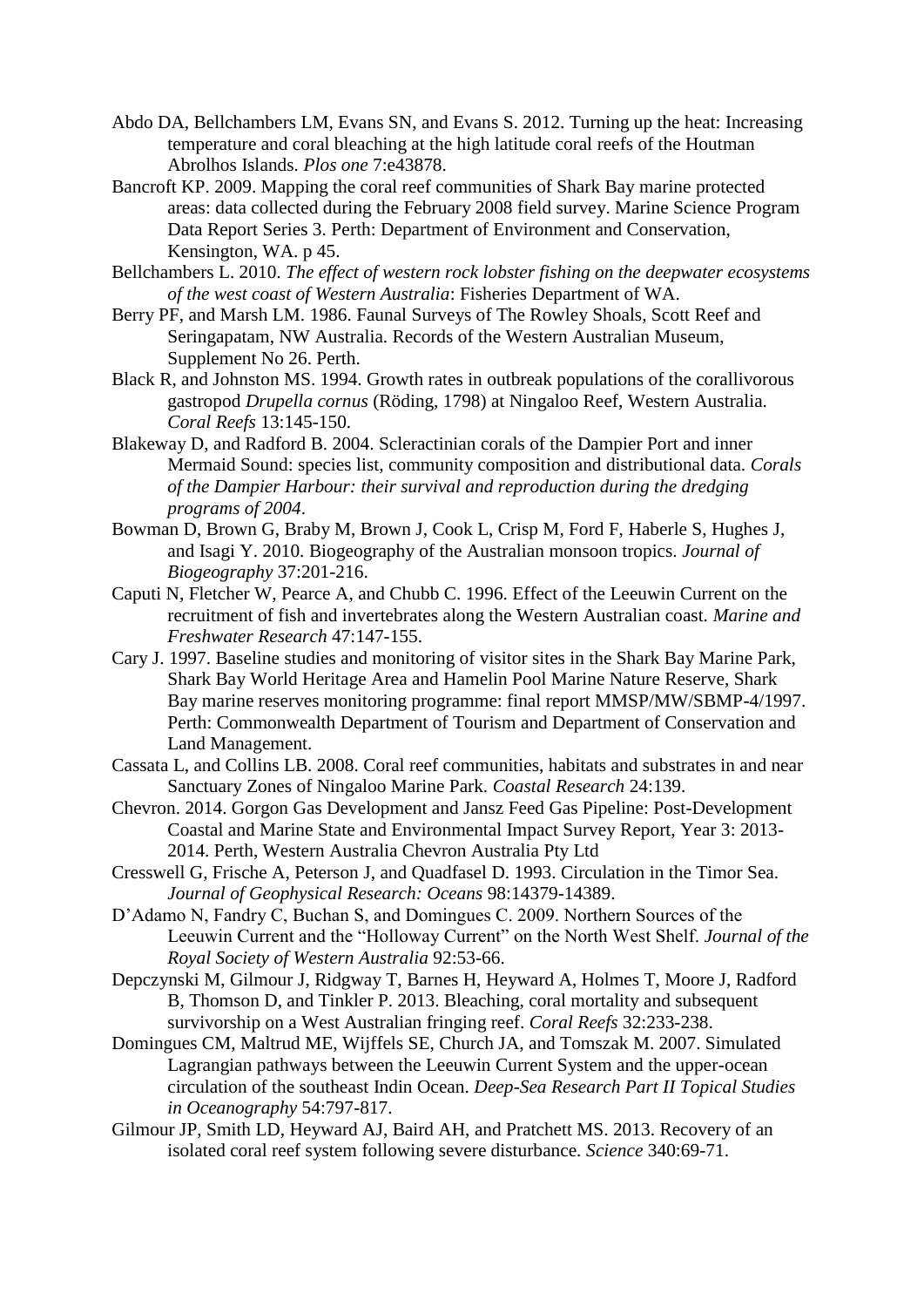- Hanley J. 2011. Environmental monitoring programs on recent capital dredging projects in the Pilbara (2003-2010): a review. *APPEA Journal* 2011:273-293.
- Harriott VJ, and Banks SA. 2002. Latitudinal variation in coral communities in eastern Australia: a qualitative biophysical model of factors regulating coral reefs. *Coral Reefs* 21:83-94.
- Hatcher A. 1989. Variation in the components of benthic community structure in a coastal lagoon as a function of spatial scale. *Marine and Freshwater Research* 40:79-96.
- Hatcher BG. 1991. Coral reefs in the Leeuwin Current -- an ecological perspective. *Journal of the Royal Society of Western Australia* 74:115-127.
- Holborn K, Johnston MS, and Black R. 1994. Population genetics of the corallivorous gastropod *Drupella cornus* at Ningaloo reef, western Australia. *Coral Reefs* 13:33-39.
- Holloway PE. 1995. Leeuwin current observations on the Australian North West Shelf, May– June 1993. *Deep Sea Research Part 1: Oceanographic Research Papers* 42:285-305.
- Holloway PE, and Nye HC. 1985. Leeuwin Current and wind distributions of the southern part of the Australian North West Shelf between January 1982 and July 1983. *Marine and Freshwater Research* 36:123-137.
- Hutchins JB, and Pearce AF. 1994. Influence of the Leeuwin Current on Recruitment of Tropical Reef Fishes at Rottnest Island, Western-Australia. *Bulletin of Marine Science* 54:245-255.
- INPEX. 2011. Biological and ecological studies of the Bonaparte Archipelago and Browse Basin. Perth: INPEX - Ichthys Project.
- Jones DS. 2004. The Burrup Peninsula and Dampier Archipelago, Western Australia: an introduction to the history of its discovery and study, marine habitats and their flora and fauna. *Aquatic Fauna of the Waters of the Dampier Archipelago, Western Australia Report of the Woodside Energy Ltd/Western Australia Museum Partnership to Explore the Marine Biodiversity of the Dampier Archipelago* 66:27-49.
- Keesing JK, Irvine TR, Alderslade P, Clapin G, Fromont J, Hosie AM, Huisman JM, Phillips JC, Naughton KM, and Marsh LM. 2011. Marine benthic flora and fauna of Gourdon Bay and the Dampier Peninsula in the Kimberley region of north-western Australia. *Journal of the Royal Society of Western Australia* 94:285-301.
- Moore J, Bellchambers L, Depczynski ME, RD, Field S, Friedman K, Gilmour J, Holmes T, Middlebrook R, Radford B, Ridgeway T, Shedrawi G, Taylor H, Thompson D, and Wilson S. 2012. Unprecedented Mass Bleaching and Loss of Coral across 12° of Latitude in Western Australia in 2010–11. *Plos one* 7(12): e51807. doi:10.1371/journal.pone.0051807
- Moore JAY, Bancroft KP, and Holley D. 2011. Coral reef communities. In Western Australian Marine Monitoring Program: annual marine protected area condition pressure response report: Shark Bay Marine Park and Hamelin Pool Marine Nature Reserve annual report, 2011. In: Bancroft K, editor. Perth: Department of Environment and Conservation, Kensington, WA. p 24-35.
- MScience. 2010. Dampier Port upgrade dredging program 2006: Long term coral habitat monitoring & management August 2010. Perth.
- Oceanica, and MScience. 2006. Abrolhos Resort Development Long Island Marine Monitoring and Management Plan. Perth.
- Pearce A. 1986. Sea temperatures off Western Australia. *Fishing Industry News Service* 19:6- 9.
- Pollock FJ, Lamb JB, Field SN, Heron SF, Schaffelke B, Shedrawi G, Bourne DG, and Willis BL. 2014. Sediment and Turbidity Associated with Offshore Dredging Increase Coral Disease Prevalence on Nearby Reefs. *Plos one* 9:e102498.